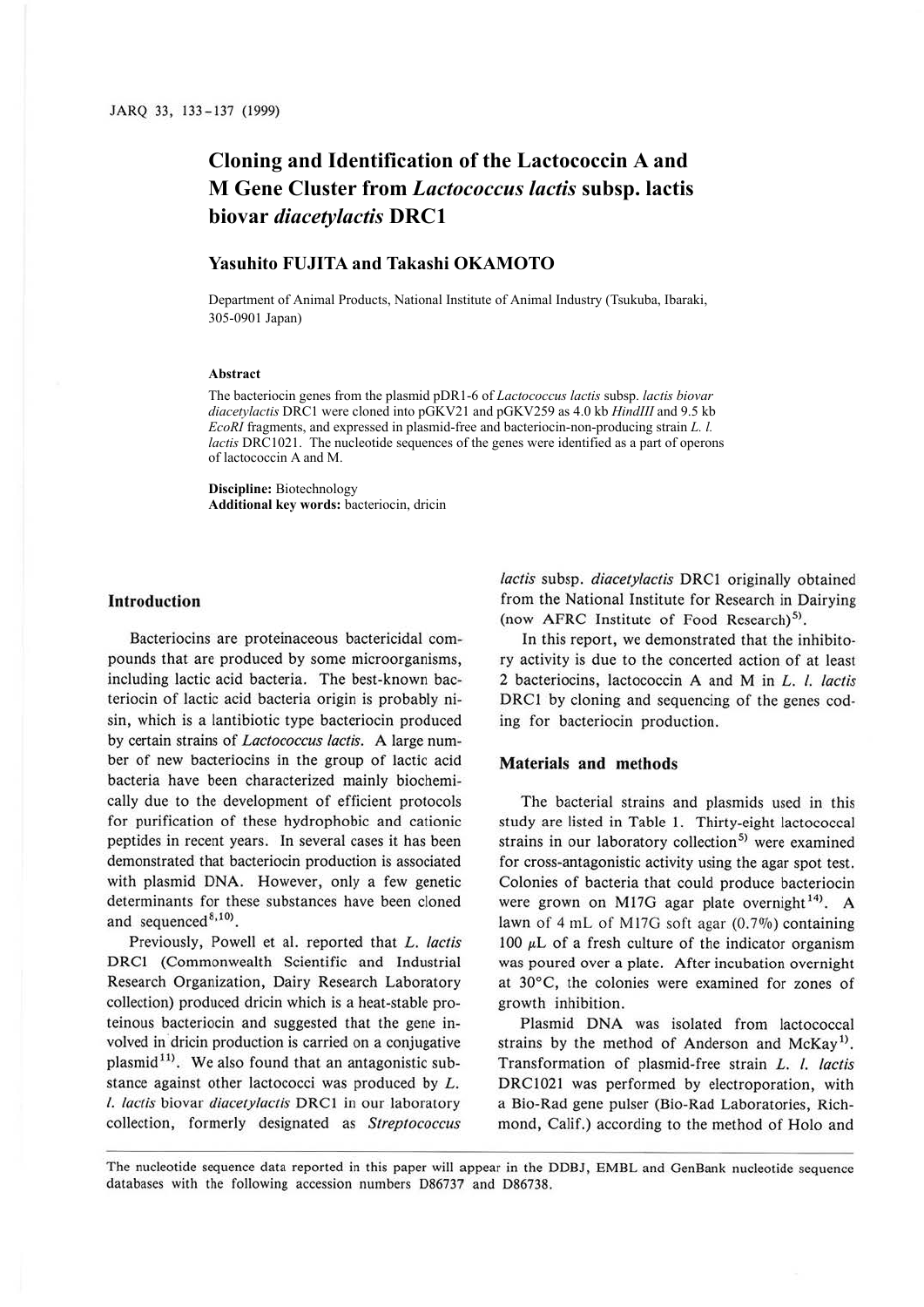| Bactrial strain or<br>plasmid | Remarks                                                            | Reference or source          |
|-------------------------------|--------------------------------------------------------------------|------------------------------|
| Strain                        |                                                                    |                              |
| E. coli                       |                                                                    |                              |
| $XL-1Blue$                    |                                                                    | Stratagene                   |
| DH11S                         |                                                                    | Bethesda Research Laboratory |
| L. I. lactis                  |                                                                    |                              |
| 527                           | Sensitive indicator                                                | 4)                           |
| 1061                          | Plasmid-free derivative of 527, sensitive indicator                | This study                   |
| DRC1                          | Wild type $(Lac^+, Cit^+, Bac^+)$                                  | 4)                           |
| ATCC13675                     | Wild type $(Lac^+, Cit^+, Bac^+)$                                  | 4)                           |
| DRCg4                         | Plasmid-cured derivative of DRC1 (Lac, Cit, Bac <sup>+</sup> )     | This study                   |
| <b>DRC1021</b>                | Plasmid-free derivative of DRC1 (Lac, Cit, Bac)                    | This study                   |
| Plasmid                       |                                                                    |                              |
| pBluescriptII                 | E. coli cloning vectors, Amp <sup>r</sup>                          | Stratagene                   |
| pGKV21                        | E. coli, B. subtilis and L. lactis shuttle vector, Em <sup>r</sup> | 9)                           |
| pGKV259                       | E. coli, B. subtilis and L. lactis shuttle vector, Em <sup>r</sup> | 10)                          |
| $pDR1-6$                      | Bac <sup>+</sup> plasmid                                           | This study                   |
| pDR403                        | $SKII +$ ; <i>HindIII</i> 4 kb                                     | This study                   |
| pDR405                        | $pGKV21$ ; HindIII 4 kb (Bac <sup>+</sup> )                        | This study                   |
| pDR407                        | SKII+; HindIII-Sau3AI 1.6 kb                                       | This study                   |
| pDR413                        | $SKII +$ ; EcoRI 9.5 kb                                            | This study                   |
| pDR422                        | $SKII +$ ; Scal-Clal 1.8 kb                                        | This study                   |
| pDR430                        | pGKV259; <i>EcoRI</i> 9.5 kb (Bac <sup>+</sup> )                   | This study                   |

Table 1. Bacterial strains and plasmids

Nes<sup>7)</sup>. Recombinant DNA analysis was performed as described by Sambrook et al.<sup>12)</sup>. DNA was sequenced by Taq Dye Deoxy Cycle sequencing on an Applied Biosystems 373A DNA sequencer (Applied Biosystems, Foster City, Calif.). For sequencing, stepwise deletion derivatives of cloned DNA fragments were constructed with Exolll/Mung Bean deletion kit from Stratagene. The GENETYX-MAC program (Software Co., Japan) was used to analyze DNA sequences. For Southern hybridization, DNA was transferred to Hybond N (Amersham, Buckinghamshire, United Kingdom), using Vacu-gene (Pharmacia, Uppsala, Sweden) according to the manufacturer's specifications. Nonradioactive DNA probes were prepared using a random-primed labeling and detection kit (Boehringer Mannheim, GmbH, Germany). Hybridization and immunological detection were performed as recommended by the supplier.

### **Results and discussion**

As a result of the cross-antagonistic test, L. I. *lactis* DRCI and ATCC13675 inhibited the growth of the majority of the lactococcal strains such as L. I. *lactis* 527 and 1061. These strains exhibited a cross-immunity to each other and the antagonistic agent was heat-stable under acidic conditions and inactivated by incubation with pronase E, protease K, subtilisin and trypsin. These properties suggested that the strains produced the same polypeptide bacteriocin.

Several plasmid-cured derivatives from *L. I. lactis*  DRCI were isolated after growth in broth containing acridine orange and compared with their plasmid profile and phenotype. L. *l. lactis* DRC1 harbored 6 distinct plasmids originally. Plasmid-free derivatives L. I. *lactis* DRCI02l and L. I. *lactis* DRC104, which contained a cryptic 7.9 kb plasmid  $pDR1-1$ , were unable to inhibit the growth of the indicator strain L. *l. lactis* 1061, and were sensitive to the bacteriocin produced by L. I. *lactis* DRCI. Since L. I. *lactis* DRCg4, which contained the large (more than about 60 kb) plasmids pDRl-6 and pDRl-1, still displayed a bacteriocin activity, it was suggested that the presence of pDRl-6 was required for bacteriocin production and its immunity. Plasmid pDRl-6 extracted from *L.* I. *lactis* DRCg4 was digested with *BamHI,* EcoRl, *Hindlll, Pstl* and *Sall,*  respectively. These fragments were ligated into the multiple cloning sites of the pWVOl-derived cloning vectors  $pGKV21^{16}$  and  $pGKV259^{17}$ , and transformed into L. I. *lactis* DRCI021.

Erythromycin-resistant transformants were overlaid with indicator cells to screen the bacteriocin activity. Plasmid pDR405 (4 kb *Hindlll* fragment in pGKV21) which contained the transformant inhibited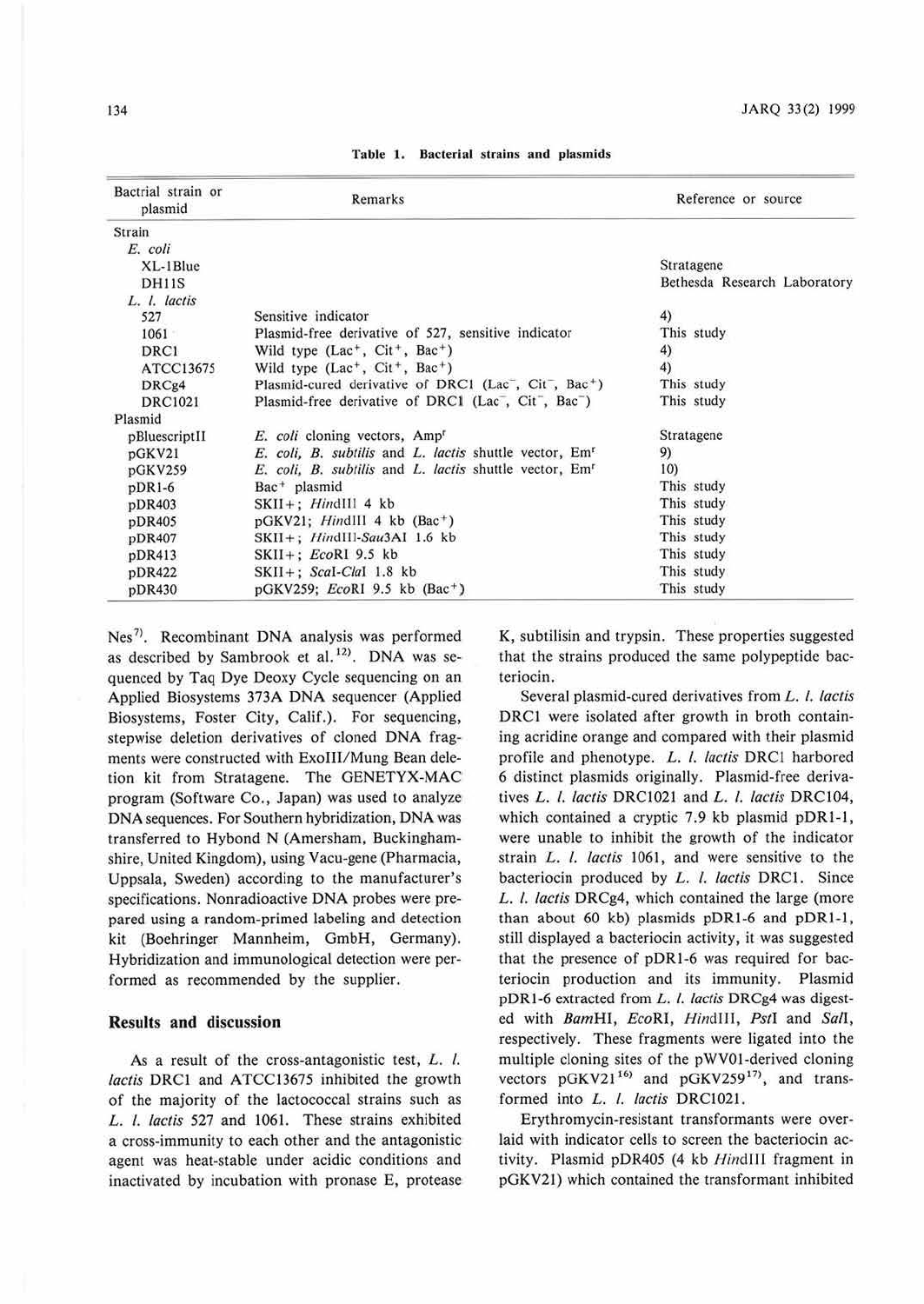the growth of the indicator strain but did not inhibit the growth of the bactericin-producing strains DRCl and ATCC13675.

The restriction endonuclease map and nucleotide sequence of the 4 kb HindIII fragment specifying antagonistic activity were determined (Fig. **IA).** The 4093 bp nucleotide sequence was identical with the lactococcin **A** gene cluster described by Stoddard et  $al.$ <sup>13)</sup>, including 3 complete open reading frames, lcnD, lcnA and lciA. Incomplete open reading frame of lcnC, interrupted by the HindIII site, was also present upstream of lcnD. Downstream of lciA the sequence was identical with the promoter and Nterminal regions of lcnB, which was described by van Belkum et al.<sup>4)</sup>.

Complete lactococcin A gene cluster contained



- - **A:** Restriction map of the recombinant plasmid, pOR403. The DDBJ accession number of this sequence is D86737.
	- B : Restriction map of the recombinant plasmids, pOR413 and p0R422. The DOBJ accession number of this sequence is 086738. Arrows show the putative open reading frames.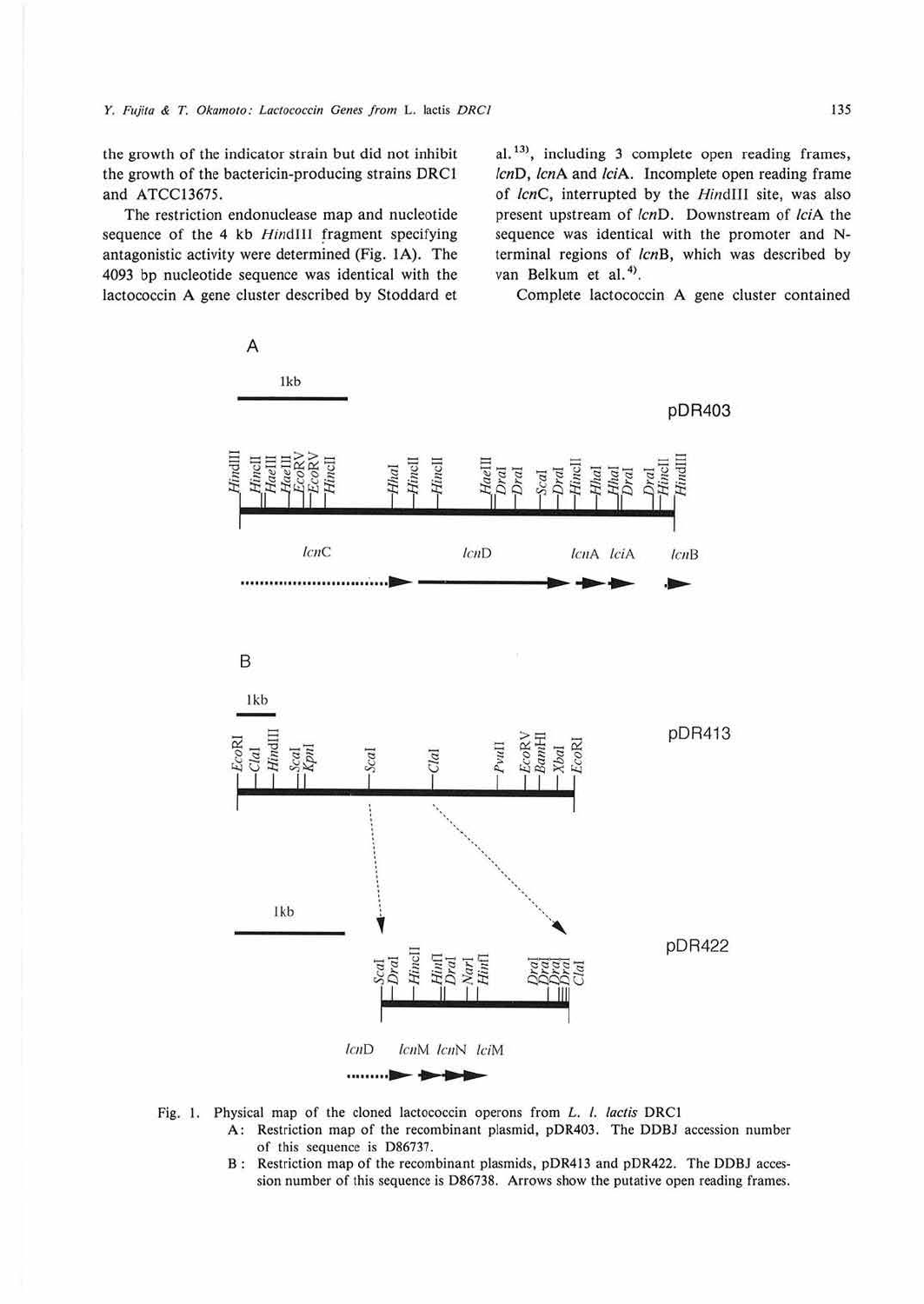*/cnC* and *lcnD* genes as well lactococcin A structural and immunity genes. It is now generally accepted that *lcnC* and *lcnD* are required for the secretion via a system oriented to bacteriocin export. In this experiment, *L. I. /actis* DRC1021 was able to produce externalizing active lactococcin A in the absence of the plasmid-encoded *lcnC* gene. It was suggested that the chromosomal *lcnC* gene may be present in L. I. *lactis* DRCl021 as in the case of l. I. *lactis*  ILJ403 <sup>15</sup> >. A 1.6 kb *Hindlll-Sau3Al* fragment encompassing internal *lcnC* was used as the probe in Southern hybridization. **A** signal was indeed found on the chromosomal DNA of L. *l. lactis* DRC1021.

Lactococcin A which belongs to class II bacteriocin, was purified from *l.* I. subsp. *cremoris*  LMG2130 by Holo et al. $^{6)}$  and is produced by several strains of *l. lactis.* The conjugative 60 kb plasmid p9B4-6 isolated from L. I. *cremoris* 9B4 contained 3 operons coding for lactococcins A, B, and M as well as for the corresponding immunity proteins<sup>2-4)</sup>. Recently, Morgan et al. have reported that the genes encoding lactococcin A, B, and M are located on a 72- and a 78-kb nonmobilizable plasmid in *l.* I. *lactis* DPC938 and DPC3286, respectively<sup>9</sup>. This finding prompted us to determine whether L. l. lactis DRC1 carries genes homologous to the other lactococcins. By using pDR403 encompassing incomplete *lcnA* operon as a probe, 2 signals, 9.5 kb and 24 kb, were obtained in *EcoRI*  fragments of pDRl-6.

The 9.5 kb *EcoRI* fragment was cloned into competent *E.coli* XL-1 Blue by using the vector pBluescript II, designated as pDR413, and the 9.5 kb fragment was then religated into the *EcoRI* site of pGKV259 and transformed into L. I. *laclis*  DRC1021. Resultant transformants also exhibited bacteriocin activity. This recombinant plasmid was designated as pDR430 (9.5 kb *EcoRI* fragment in pGKV259). However, *L. I. lactis* DRC1021 harboring pDR430 did not confer a resistance against L. *I. lactis* DRCl. The restriction map of 9.5 kb *EcoRl*  fragment presented in Fig. 1B revealed a similarity to the restriction map of pMB200, which encoded the low antagonistic activity of p9B4-6 described by van Belkum et al., and it was shown that the lactococcin M operon was located on the internal 1.8 kb Scal-Clal fragment<sup>2,3)</sup>. Therefore, pDR413 was subcloned in *E. coli,* and the following 1.8 kb *ScaI-Clal* fragment was obtained as pDR422. The nucleotide sequence of this 1782bp fragment was determined and identified with lactococcin M operon completely, including a part of *lcnD* and 3 open

reading frames of *lcnM, lcnN* and *lciM* (Fig. 1B)<sup>2,3</sup>.

In this experiment, we were not able to clone the 24 kb *EcoRI* fragment of pDRl-6, which contains the operons of lactococcin A and 8. *LcnB*  operon was located near *lcn*A operon on p9B4-6<sup>4)</sup> and pSM72<sup>9</sup>. The nucleotide sequence analysis showed that downstream of *lciA* on pDR403 a sequence was present which was identical with the Nterminal sequence of *lcnB.* These findings suggest that pDRl-6 also encoded the third bacteriocin gene.

Initially, it was considered that the inhibitory activity of L. I. *lactis* DRCl was due to the action of a single bacteriocin (dricin) as described by Powell et al.<sup>11)</sup>. However, cloning and sequencing revealed that the observed activity was probably due to the combination of at least 2 different bacteriocins, namely lactococcin A and M.

We thank Dr. Jan Kok of Groningen University, the Netherlands for kindly providing the vectors.

### **References**

- I) Anderson, 0. 0. & McKay, L. L. (1983): Simple and rapid method for isolating large plasmid DNA from lactic streptococci. *Appl. Environ. Microbiol.,*  **46,** 549-552.
- 2) Belkum, M. J. van et al. (1989): Cloning for two bacteriocin genes from a lactococcal bacteriocin plasmid. *Appl. Environ. Microbiol.,* **55,** 1187- 1191.
- 3) Belkum, M. J. van et al. (1992): Organization and nucleotide sequences of two lactococcal bacteriocin operons. Appl. Environ. Microbiol., 57, 492-498.
- 4) Belkum, M. J. van, Kok, J. & Venema, G. (1992): Cloning, sequencing, and expression in *Escherichia*  coli of *lcnB*, a third bacteriocin determinant from lactococcal bacteriocin plasmid p9B4-6. *Appl. Environ. Microbiol.,* **58,** 572- 577.
- 5) Fujita, Y., Okamoto, T. & Irie, R. (1984): Plasmid distribution in lactic streptococci. *Agric. Biol. Chem.,*  **48,** 1895-1898.
- 6) Holo, H., Nilssen, 0. & Nes, I. F. (1991): Lacto· coccin **A,** a new bacteriocin from *Lacrococcus lacris*  subsp. *cremoris;* isolation and characterization of the protein and gene. J. *Bacteriol.,* **173,** 3879-3887.
- 7) Holo, H. & Nes, I. F. (1989): High-frequency transformation by electroporation of *Lacrococcus lactis*  subsp. *cremoris* growing with glycine in osmotically stabilized media. *Appl. Environ. Microbiol.,* **55,**  3119-3123.
- 8) Klaenhammer, T. R. (1993): Genetics of bacteriocins produced by lactic acid bacteria. *FEMS Microbiol. Rev.,* **12,** 39-86.
- 9) Morgan, S., Ross, R. P. & Hill, C. (1995): Bacteriolytic activity caused by the presence of a novel lactococcal plasmid encoding lactococcin A, B, and M. *Appl. Environ. Microbiol.,* **61,** 2995- 3001.